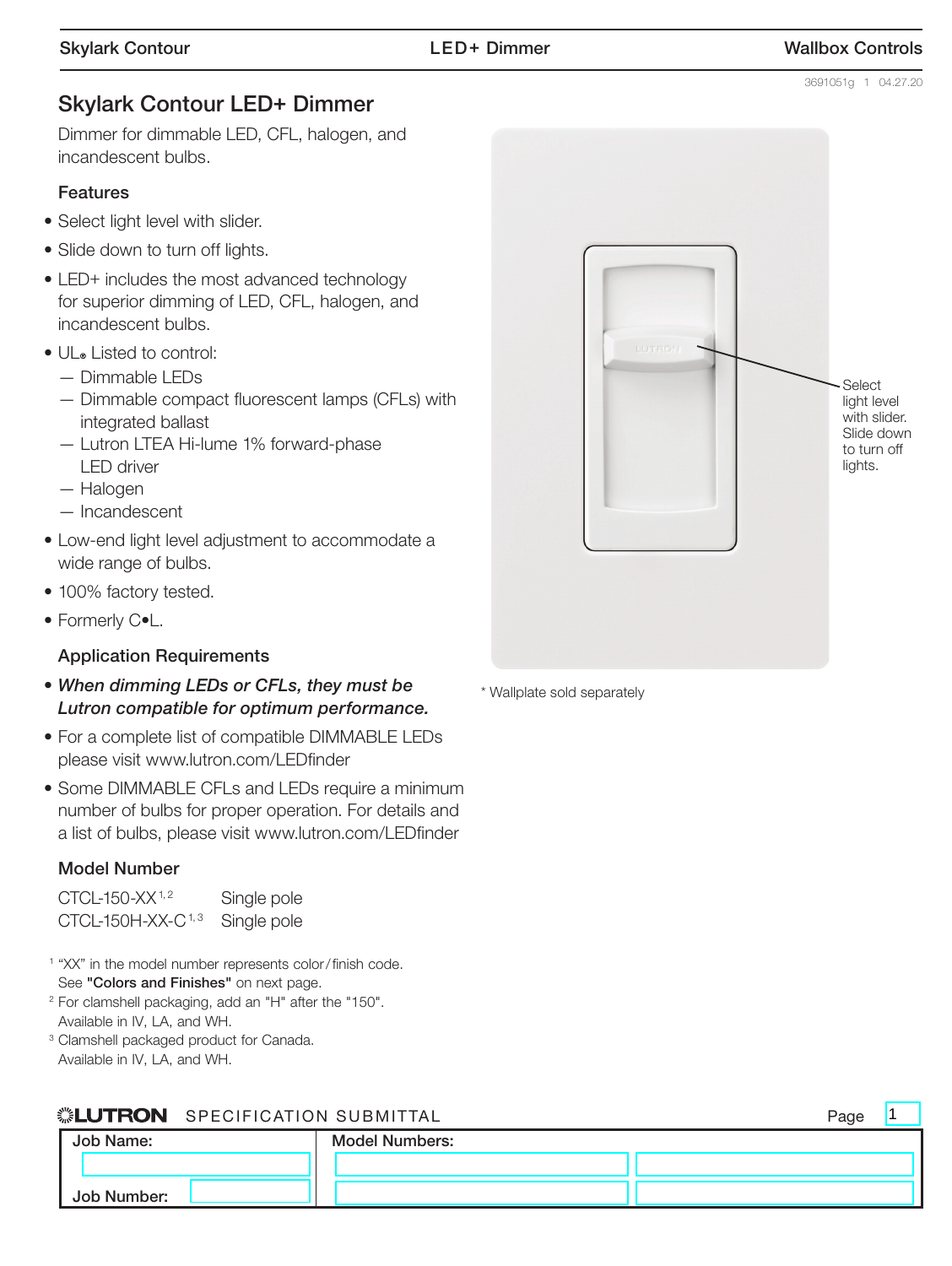# **Specifications**

#### Regulatory Approvals

- UL. Listed to US and Canadian safety requirements UL1472/CSA C22.2 184.1
- SSL7A compliant
- NOM compliant

#### Power and Ratings

- 120  $V \sim 60$  Hz
- 150 W dimmable LED/CFL

#### *or*

- 600 W incandescent/halogen *or*
- Mixed bulb type per Multigang and Mixed Bulb Type Ratings table (see page 3)
- Minimum load
	- Incandescent/Halogen: 10 W
	- LED: 1 SSL7A compliant lamp unless stated otherwise in the Lutron compatible bulb list at www.lutron.com/LEDfinder

#### *or*

• 250 W Lutron LTEA Hi-lume 1% forward-phase LED driver (6 max.)

#### **Environment**

- For indoor use only.
- Operating temperatures 32 °F to 104 °F (0 °C to 40 °C).

#### **Performance**

- Power-failure memory
- Captive linear slider
- Electrostatic discharge tested
- Precise color matching
- Mechanical air-gap switch to disconnect load power

#### **Warranty**

• 1 Year Limited Warranty For additional Warranty information, please visit [www.lutron.com/TechnicalDocumentLibrary/](www.lutron.com/TechnicalDocumentLibrary/369-119_Wallbox_Warranty.pdf) 369-119\_Wallbox\_Warranty.pdf



Note: Requires a U.S. wallbox 2<sup>1/2</sup> in (64 mm) deep minimum.

#### Colors and Finishes

#### Gloss Finishes Add color/ finish code to model # *Example: CTCL-150H-WH*

| AL        | Almond       |
|-----------|--------------|
| BL        | <b>Black</b> |
| ΒR        | <b>Brown</b> |
| GR        | Gray         |
| W         | Ivory        |
| ΙA        | Light Almond |
| <b>WH</b> | White        |
|           |              |

|             | <b>ILUTRON</b> SPECIFICATION SUBMITTAL |                       | Page |  |
|-------------|----------------------------------------|-----------------------|------|--|
| Job Name:   |                                        | <b>Model Numbers:</b> |      |  |
|             |                                        |                       |      |  |
| Job Number: |                                        |                       |      |  |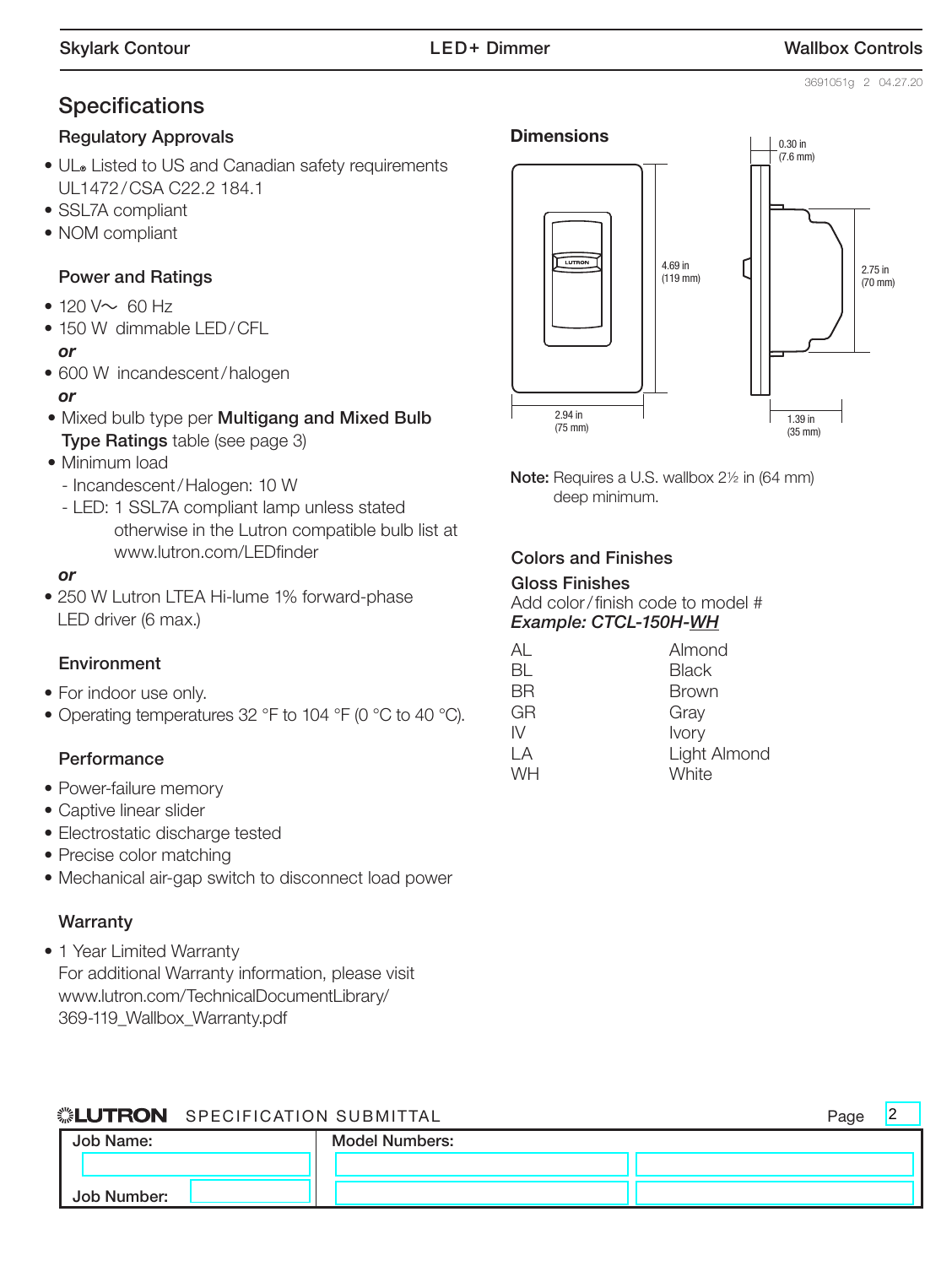3

# Multigang and Mixed-Bulb-Type Ratings

When installing more than one dimmer in the same wallbox, it may be necessary to remove some side sections prior to wiring (see diagram). Removal of dimmer side sections may reduce maximum wattage, as shown in the chart below.

Mixing bulb types (using a combination of LED/CFL, and incandescent/halogen bulbs) will also affect the maximum ratings, as shown in the chart below.

EXAMPLE: If one set of side sections is removed and there are three 10 W LED bulbs installed (Total LED Wattage = 30 W), up to 300 W of incandescent or halogen lighting may be added.



| <b>Total LED/CFL</b><br>◎ 参<br>Wattage Installed |        | Maximum Allowable Incandescent/Halogen Wattage |                |                 |
|--------------------------------------------------|--------|------------------------------------------------|----------------|-----------------|
| (Wattage per bulb $x \#$ of bulbs)               |        | No sides removed                               | 1 side removed | 2 sides removed |
| 0 <sub>W</sub>                                   |        | 600 W                                          | 500 W          | 400 W           |
| $1 W - 25 W$                                     |        | 500 W                                          | 400 W          | 300 W           |
| $26 W - 50 W$                                    |        | 400 W                                          | 300 W          | 200 W           |
| $51 W - 75 W$                                    |        | 300 W                                          | 200 W          | 100 W           |
| 76 W - 100 W                                     |        | 200 W                                          | 100 W          | 50 W            |
| $101 W - 125 W$                                  | $^{+}$ | 100 W                                          | 50 W           | 0 W             |
| $126 W - 150 W$                                  |        | 0 <sub>W</sub>                                 | 0 <sub>W</sub> | 0W              |

#### SPECIFICATION SUBMITTAL **Page** ▒LUTRON

Job Name: Job Number: Model Numbers: